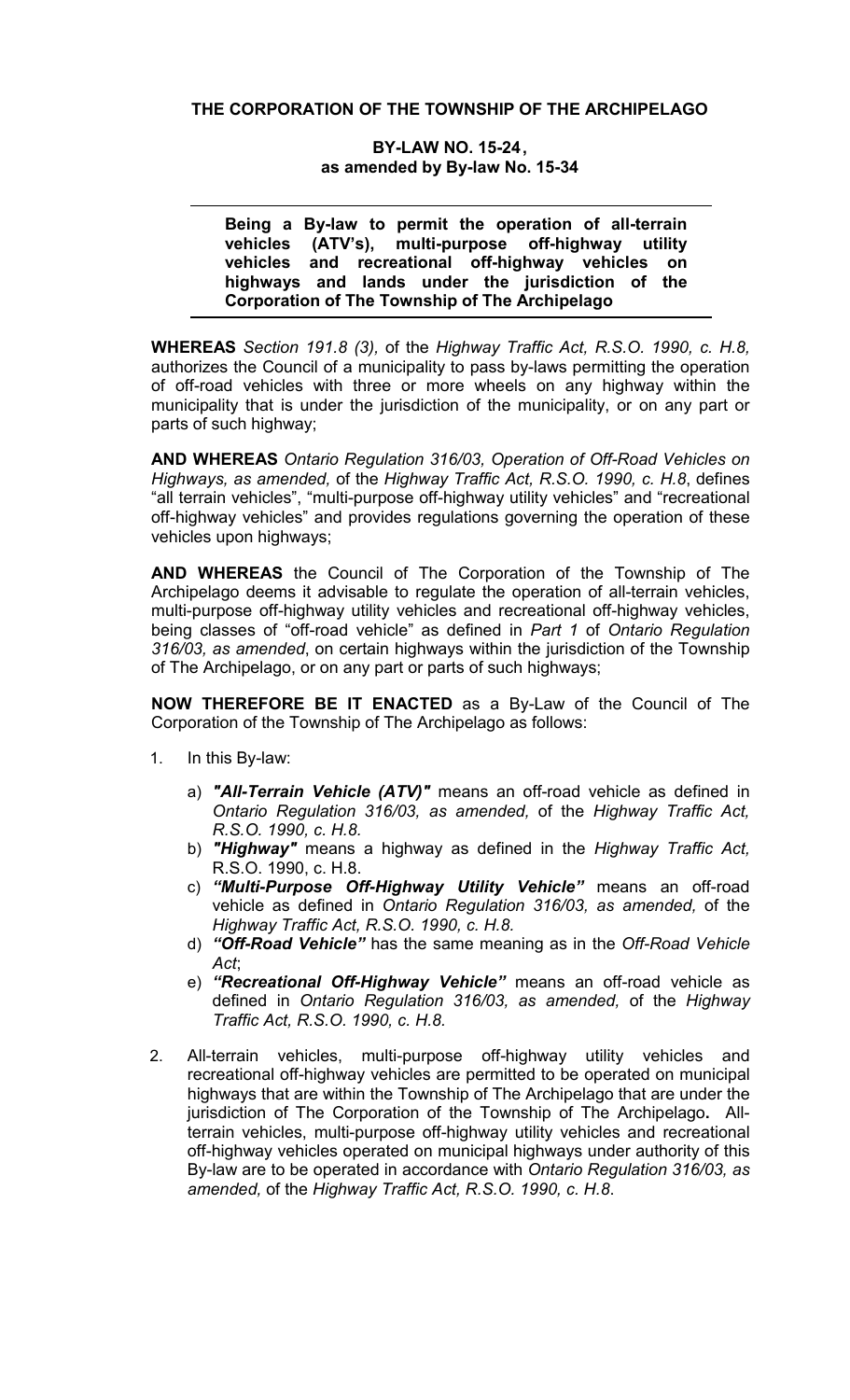- 3. An all-terrain vehicle, multi-purpose off-highway utility vehicle and/or recreational off-highway vehicle operated on highways under the jurisdiction of The Corporation of the Township of The Archipelago must meet the equipment requirements as set out in *Ontario Regulation 316/03, as amended,* of the *Highway Traffic Act, R.S.O. 1990, c. H.8.*
- 4. An all-terrain vehicle, multi-purpose off-highway utility vehicle and/or recreational off-highway vehicle shall not be driven at a rate of speed greater than:
	- a) 20 kilometres per hour, if the speed limit established under the *Highway Traffic Act* or by Municipal By-law for that part of highway is not greater than 50 kilometres per hour; or
	- b) 50 kilometres per hour, if the speed limit established under the *Highway Traffic Act* or by Municipal By-law for that part of highway is greater than 50 kilometres per hour.
- 5. The exemptions set out in *Ontario Regulation 316/03, as amended,* of the *Highway Traffic Act, R.S.O. 1990, c. H.8.* regarding the operation of off-road vehicles on highways shall apply to this By-law and the permissions granted thereunder.
- 6. No person shall operate an all-terrain vehicle, multi-purpose off-highway utility vehicle or a recreational off-highway vehicle over or upon the following areas, with the exception of recognized parking or vehicle access areas:
	- a) Any community centre under the jurisdiction of The Corporation of the Township of The Archipelago.
	- b) Any waste landfill site or waste transfer station under the jurisdiction of The Corporation of the Township of The Archipelago.
	- c) Any aggregate pit under the jurisdiction of The Corporation of the Township of The Archipelago.
	- d) Any cemetery under the jurisdiction of The Corporation of the Township of The Archipelago.
	- e) Any sidewalk under the jurisdiction of The Corporation of the Township of The Archipelago.
	- f) Any other municipally-owned property, except municipal highways as authorized in this By-law, without the expressed written consent of the municipality.
- 8. If a court of competent jurisdiction should declare any section or part of a section of this By-law to be invalid, such section or part of a section shall not be construed as having persuaded or influenced Council to pass the remainder of the By-law and it is hereby declared that the remainder of the By-law shall be valid and shall remain in force.
- 9. Any person operating an all-terrain vehicle, multi-purpose off-highway utility vehicle or recreational off-highway vehicle in contravention of this By-law shall be guilty of an offence and subject to the penalties provided by law.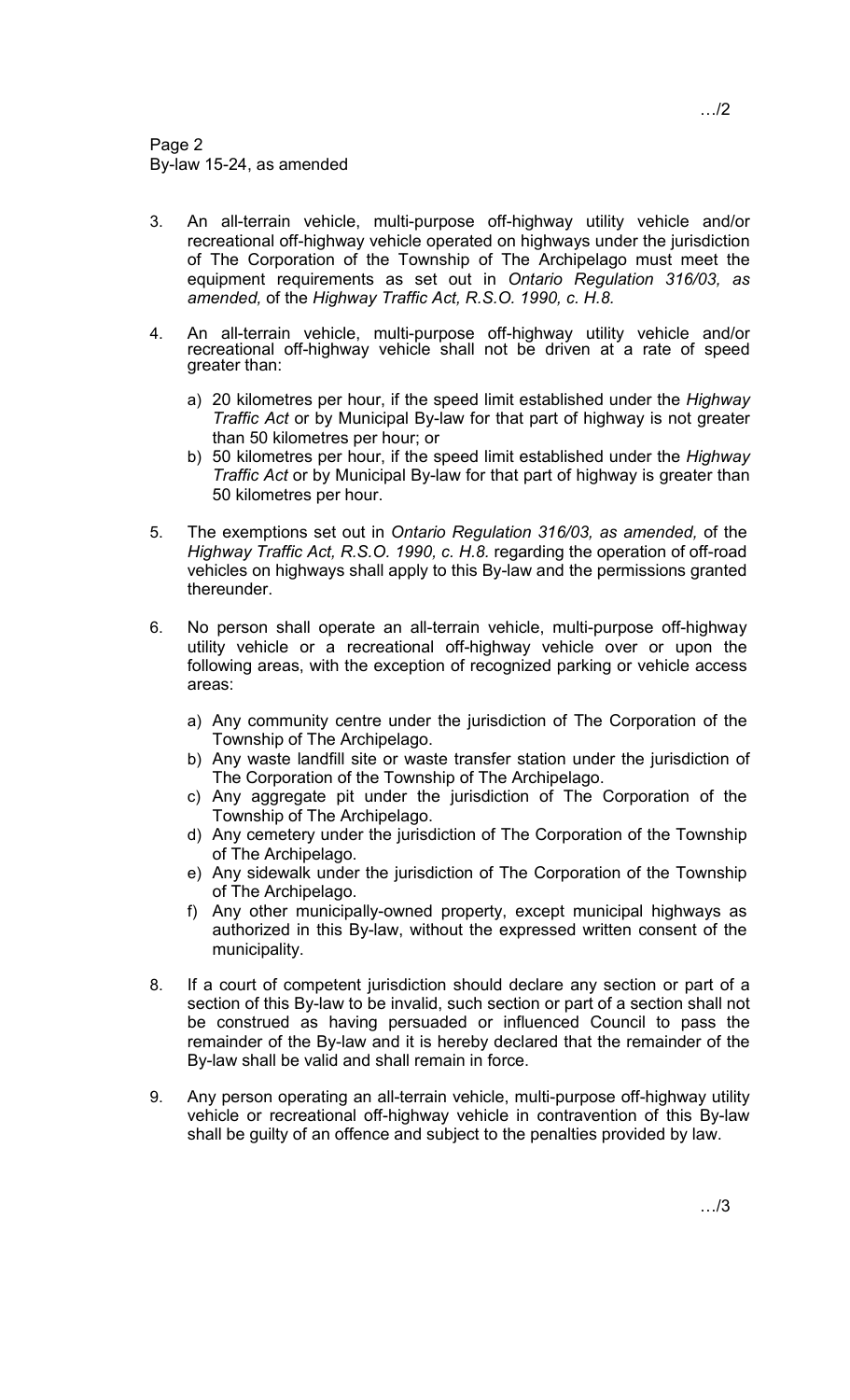Page 3 By-law 15-24, as amended

- 10. This By-law shall be enforced by both the By-Law Enforcement Officer and the Ontario Provincial Police who shall be a designated as an agent under the *Trespass to Property Act*.
- 11. That By-law 13-39 is hereby repealed.
- 12. This By-law shall come into force and take effect on the day of the final passing thereof.

READ and FINALLY PASSED in OPEN COUNCIL this 17<sup>th</sup> day of July, 2015.

THE CORPORATION OF THE TOWNSHIP OF THE ARCHIPELAGO

Peter Ketchum Stephen P. Kaegi REEVE CAO/CLERK